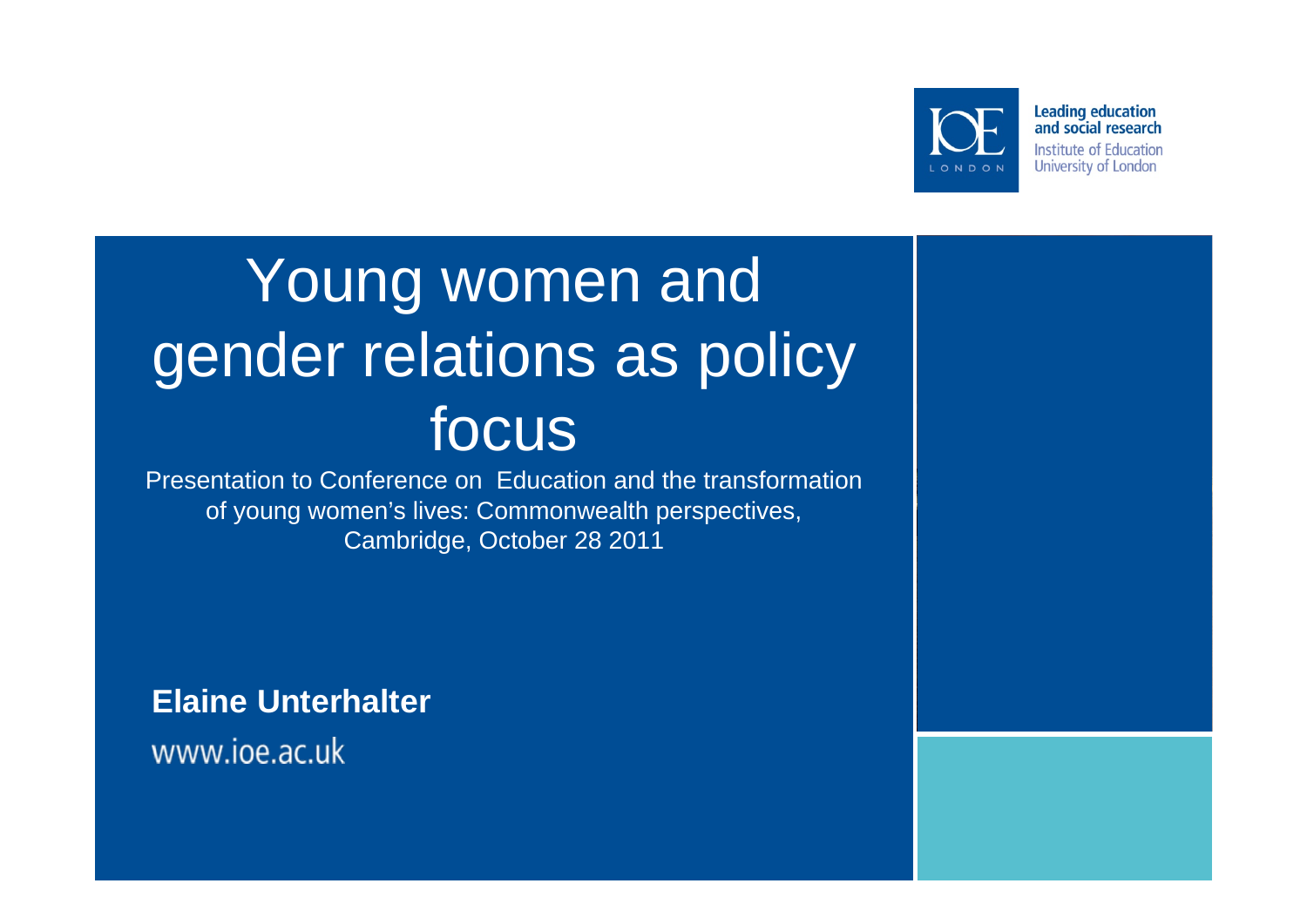

#### and social research **Institute of Education** University of London

# A long way from 2000- Some policy and practice achievements

- **Increasing enrolment, progression and the decrease in numbers of children out of school**
- **Enormous demand for education and high aspiration**
- **The high profile of gender and education in the MDGs; the Dakar Platform for Action; national education plans, and the work of large NGOs**
- **A Dakar declaration on accelerating girls' education and gender equality**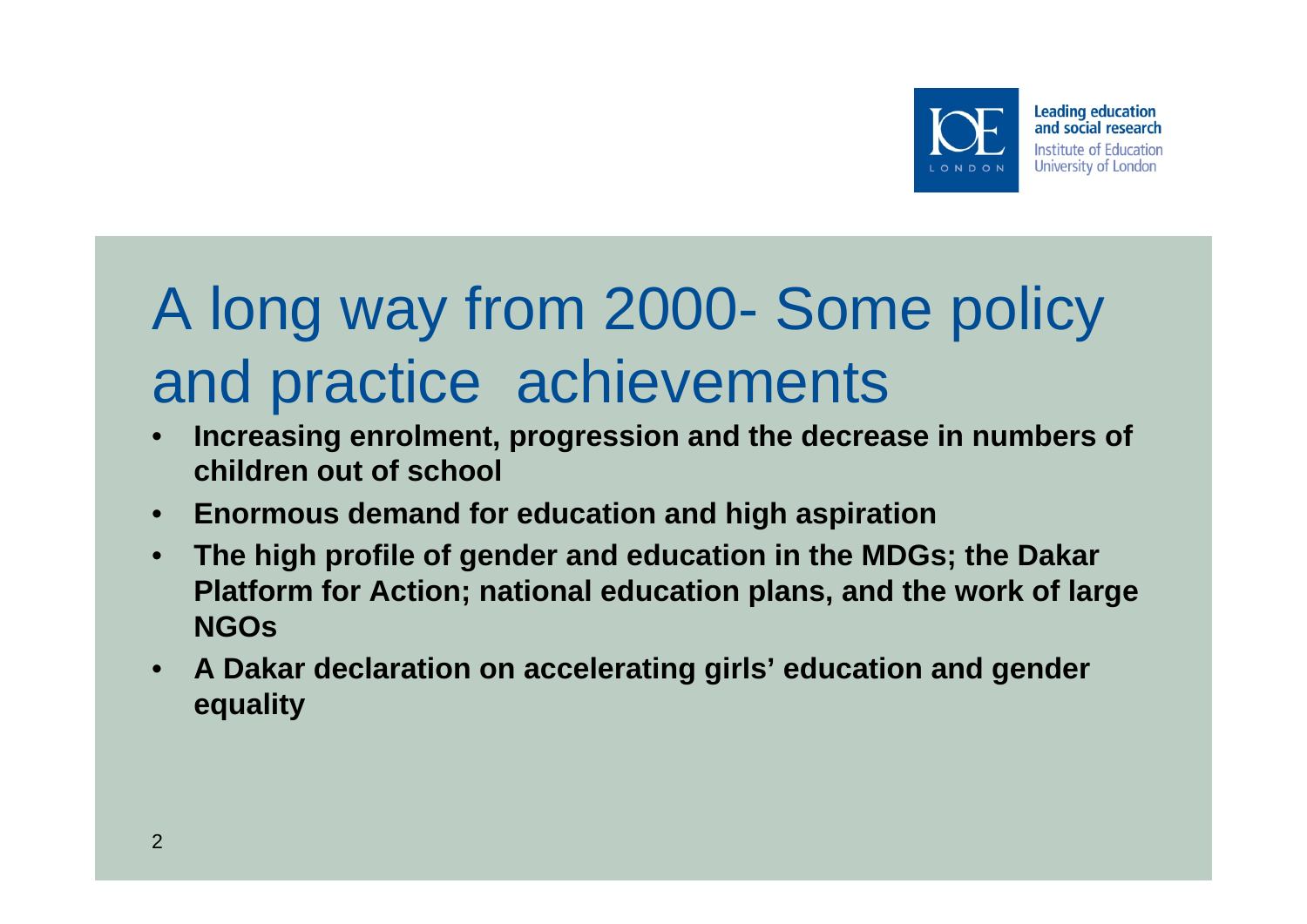

### and social research **Institute of Education** University of London

## But, a long way to go...

In 2008 only one country in three of 157 countries with data for primary & secondary education had reached gender parity in both levels.

The 2015 gender parity target in primary and secondary education is likely to be missed in 46% of countries (UIS, 2010, 21)

In countries with a youth literacy rate below 75%, young women (15-24) without literacy comprise more than 50% of youth who are illiterate in: Mauritania, Morocco, Papua new Guinea, Bangladesh, Bhutan, Pakistan, Angola, Benin, Burkina Faso, Central African Republic, Chad, Cote d'Ivoire, DRC, Ethiopia, Gambia, Guinea, Guinea-Bissau, Liberia, Madagascar, Mali, Mozambique, Niger, Nigeria, Senegal, Sierra Leone, Zambia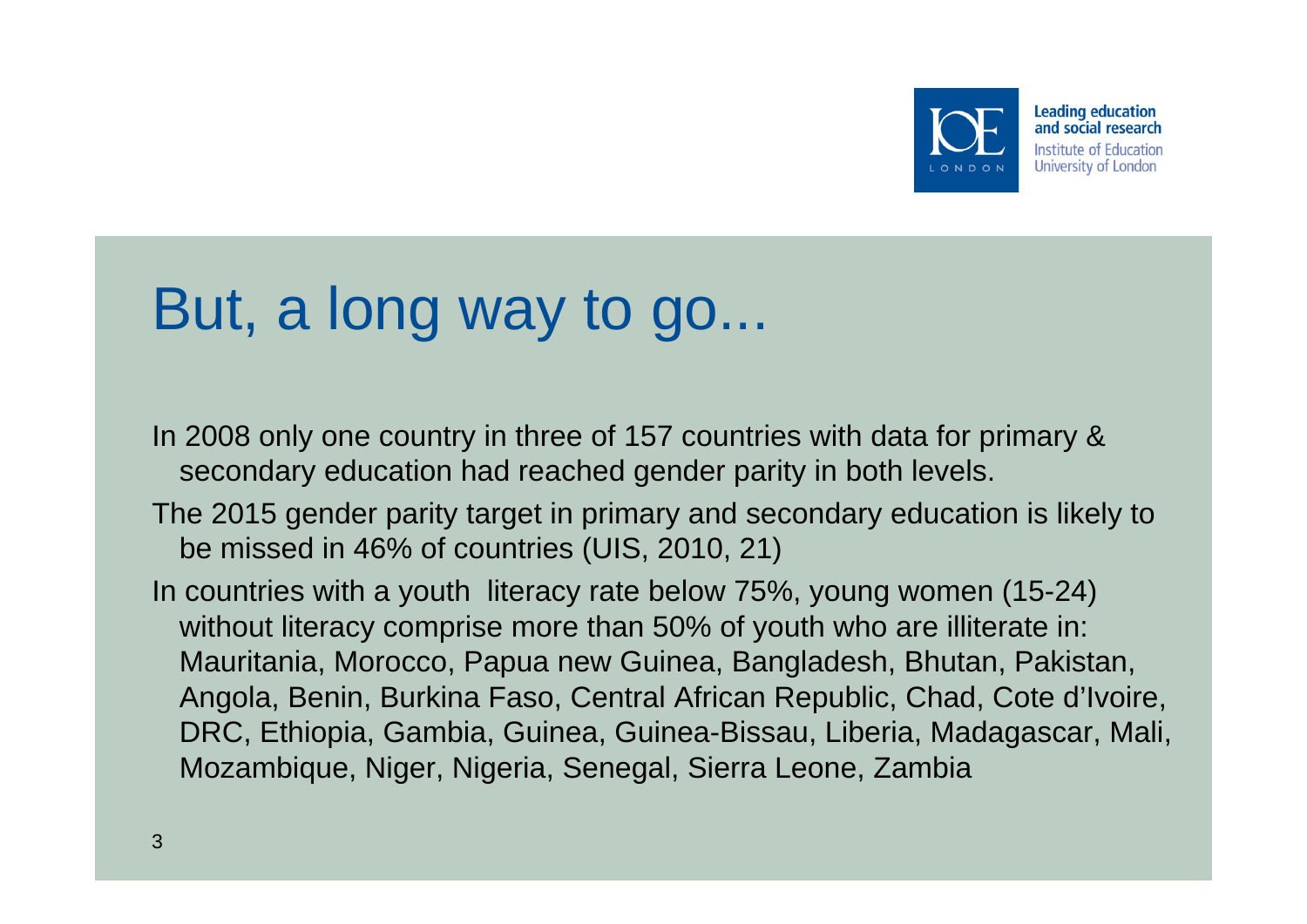

## Measuring what is easy: some problems with gender parity

- The aggregation problem
- The multi-dimensionality problem
- The aspiration problem
- The implementation problem -measuring what is easy, rather than what is important
- The gaming problem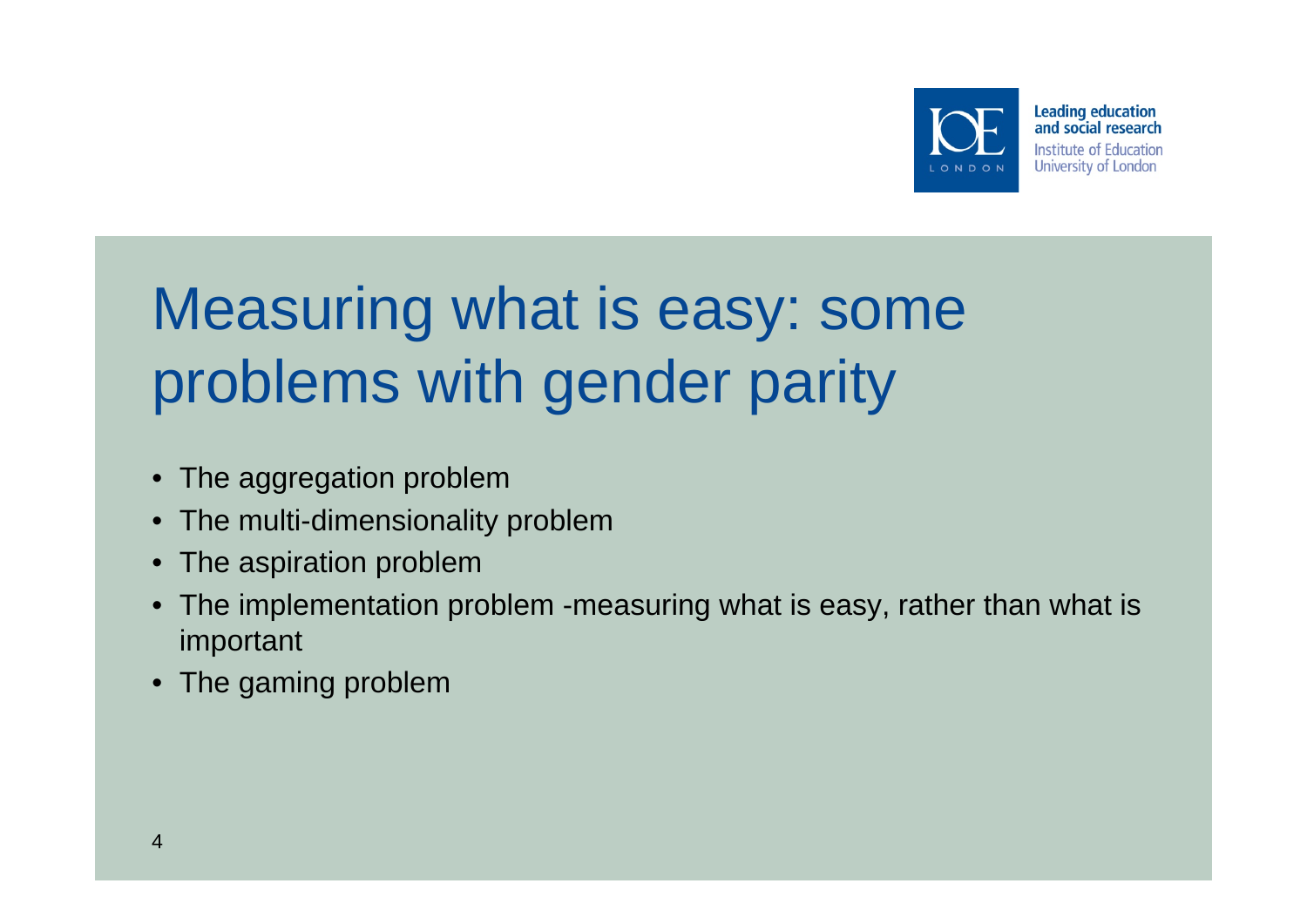

# Thinking about young women. education and gender relations: 4 projects

- **GEGPRI –Kenya, South Africa, and selected global organizations (2007- 2011)**
- **TEGINT Tanzania & Nigeria**
- **TENI Ghana**
- **E4 conference partnership with UNGEI**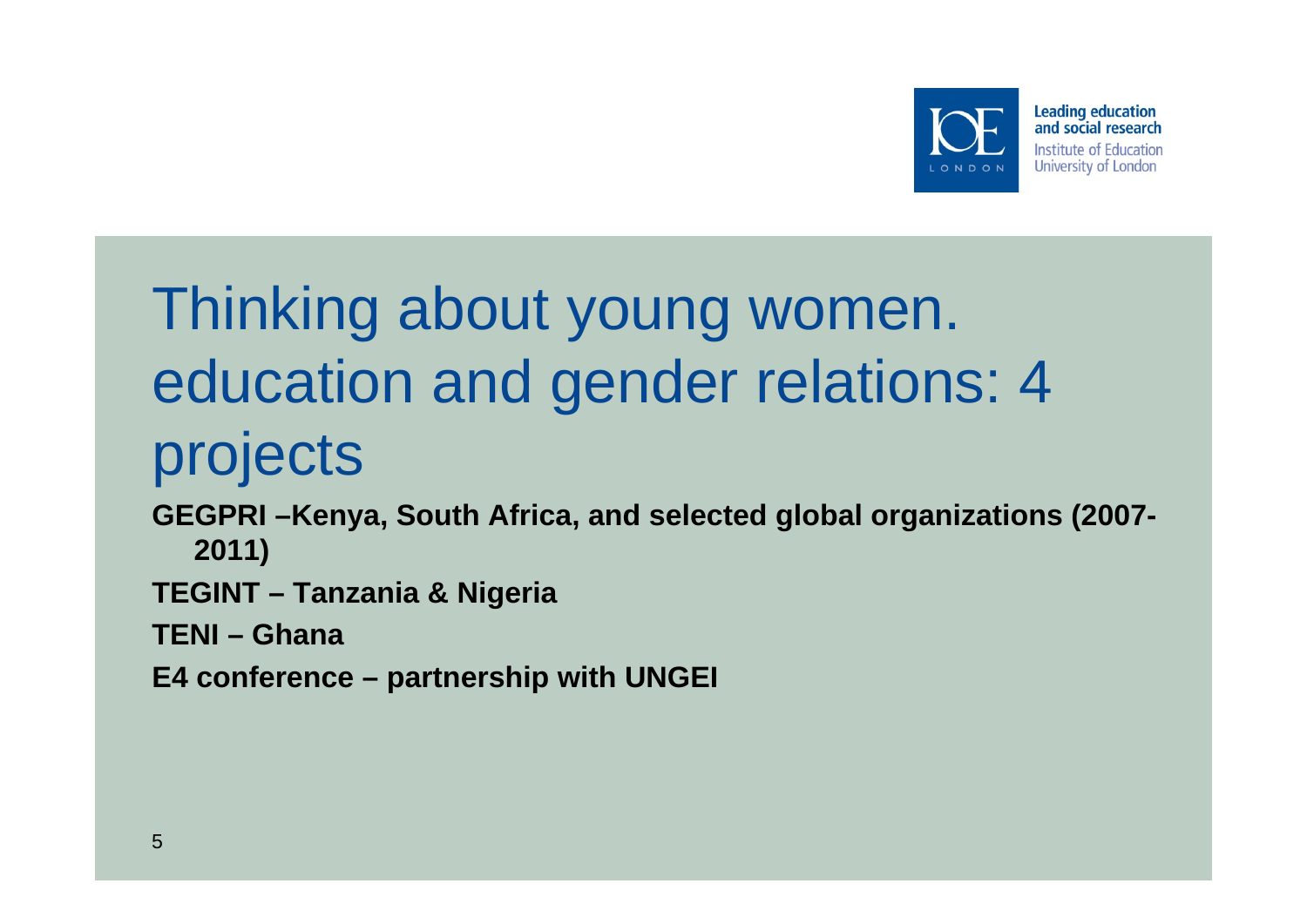

## High aspirations: N. Ghana survey

| <b>Highest</b><br>level of<br>educati<br>on you<br>wish to<br>attain | <b>High SES %</b> |        | Mid SES%         |        | Low SES %        |                  |
|----------------------------------------------------------------------|-------------------|--------|------------------|--------|------------------|------------------|
|                                                                      | <b>Male</b>       | Female | <b>Male</b>      | Female | <b>Male</b>      | Female           |
| <b>Tertiar</b><br>${\bf y}$                                          | 96.6              | 89.0   | 94.5             | 93.5   | 93.6             | 90.2             |
| <b>Second</b><br>ary                                                 | 3.1               | 10.5   | 5.5              | 6.3    | 6.4              | 9.8              |
| Primar<br>${\bf y}$                                                  | $\boldsymbol{0}$  | 0.5    | $\boldsymbol{0}$ | 0.3    | $\boldsymbol{0}$ | $\boldsymbol{0}$ |
| N <sub>o</sub><br>respons<br>e                                       | 0.3               |        |                  |        |                  |                  |

6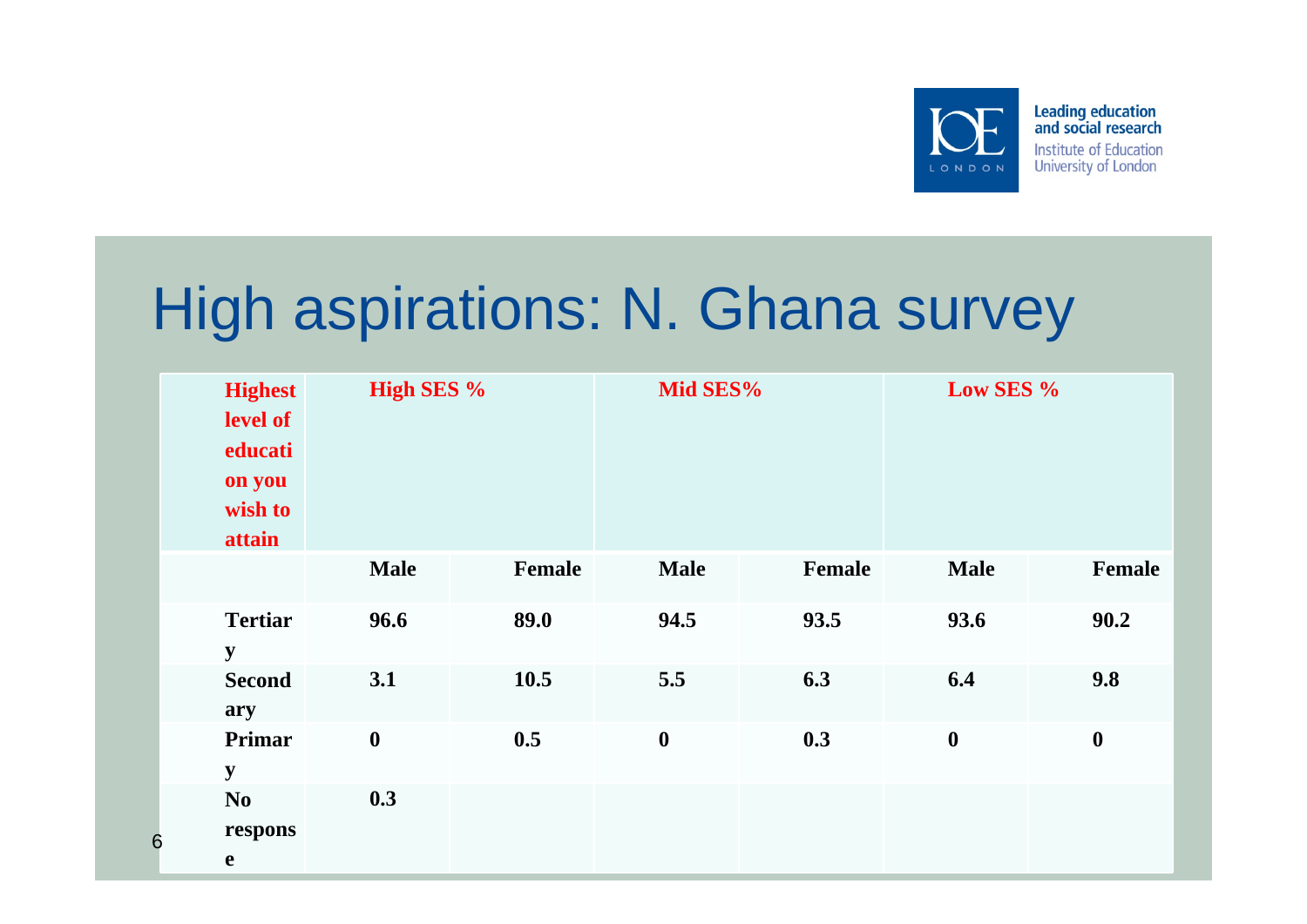

# Openings which are also closures

- Girls as a pre-defined problem or solution; essentialised and often embodying deficit or carrying exaggerated promise of change
- Particular groups as the locus of blame
- The limits of EMIS
- Knowing what works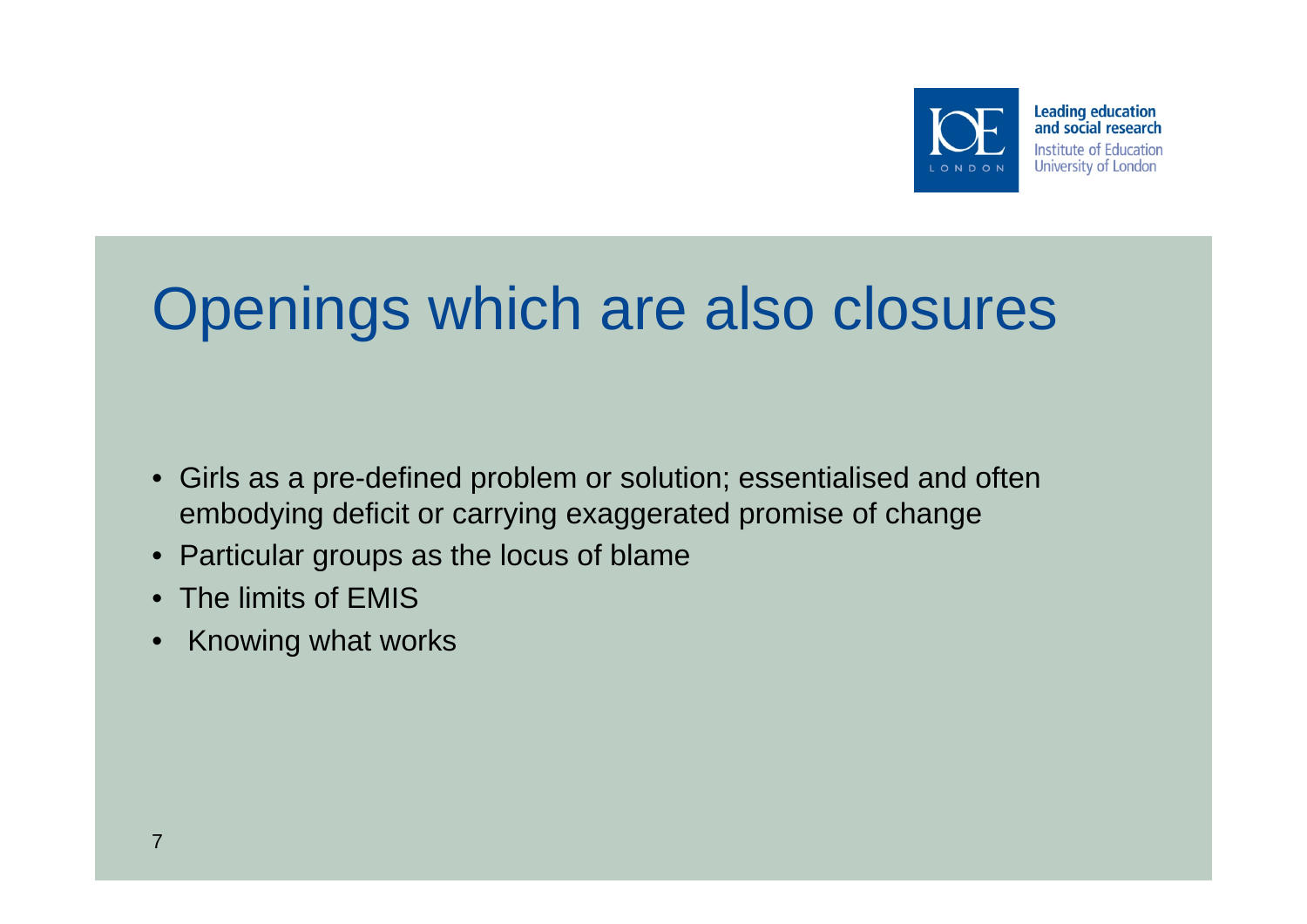

### Girls as a pre-defined problem

- *"..some people who are keen to have girls go to school… so that they become better housewives.... others who want girls to go to school so that they can actually transform society… (Global NGO policy analyst, 2009)*
- **Our job is not to make sure that girls get it we do it for everybody but pushing the girls because they need that harder push than the others." (National Education department official, South Africa, 2008)**
- **'And they [girls] don't even talk to us [about sex, pregnancy and GBV]. We preach, we call the police, we call social workers and [they] come to our assembly and talk to the kids" (South African teacher, 2010)**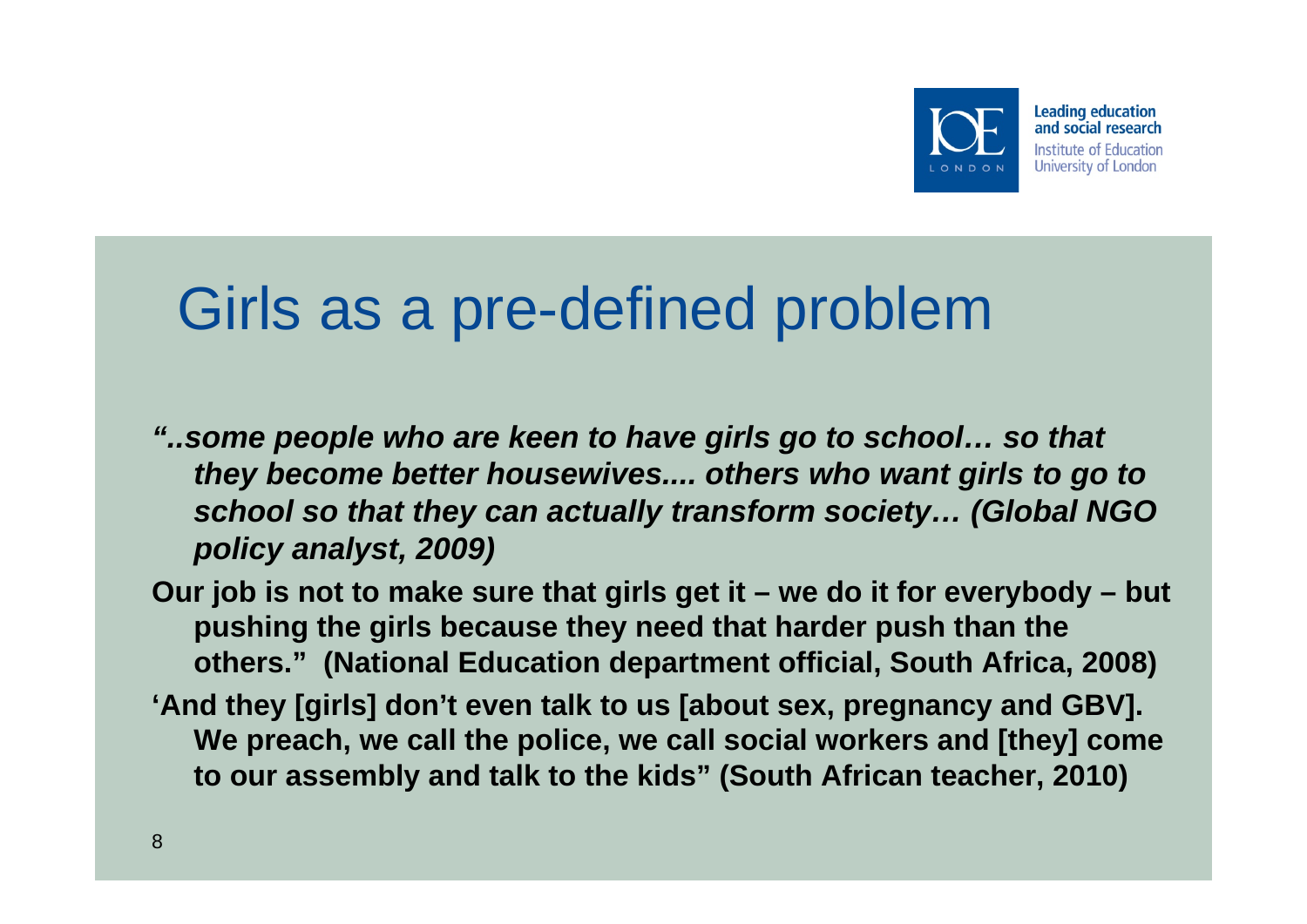

#### **Leading education** and social research **Institute of Education** University of London

### Blame

- **'... because of poverty. They start brewing funny liquor [...] and they give birth to children whom they cannot feed' ( Kenya PED official, 2009)**
- **'There is a slum near the school [..] the children go without food the whole day. The children come from very poor homes and this is affecting their performance' (Kenya Teacher, 2008)**
- *'This province is composed of many ethnic groups and .. cultural adherence is very strong ....especially among the Maasai, Pokot*  and Kalenjin. There is FGM, which is rampant.... These cultural *practices affect girls and promote poverty... because the girls are not able to complete primary school education and ... without education it is very difficult to get employment (PED, 2009)*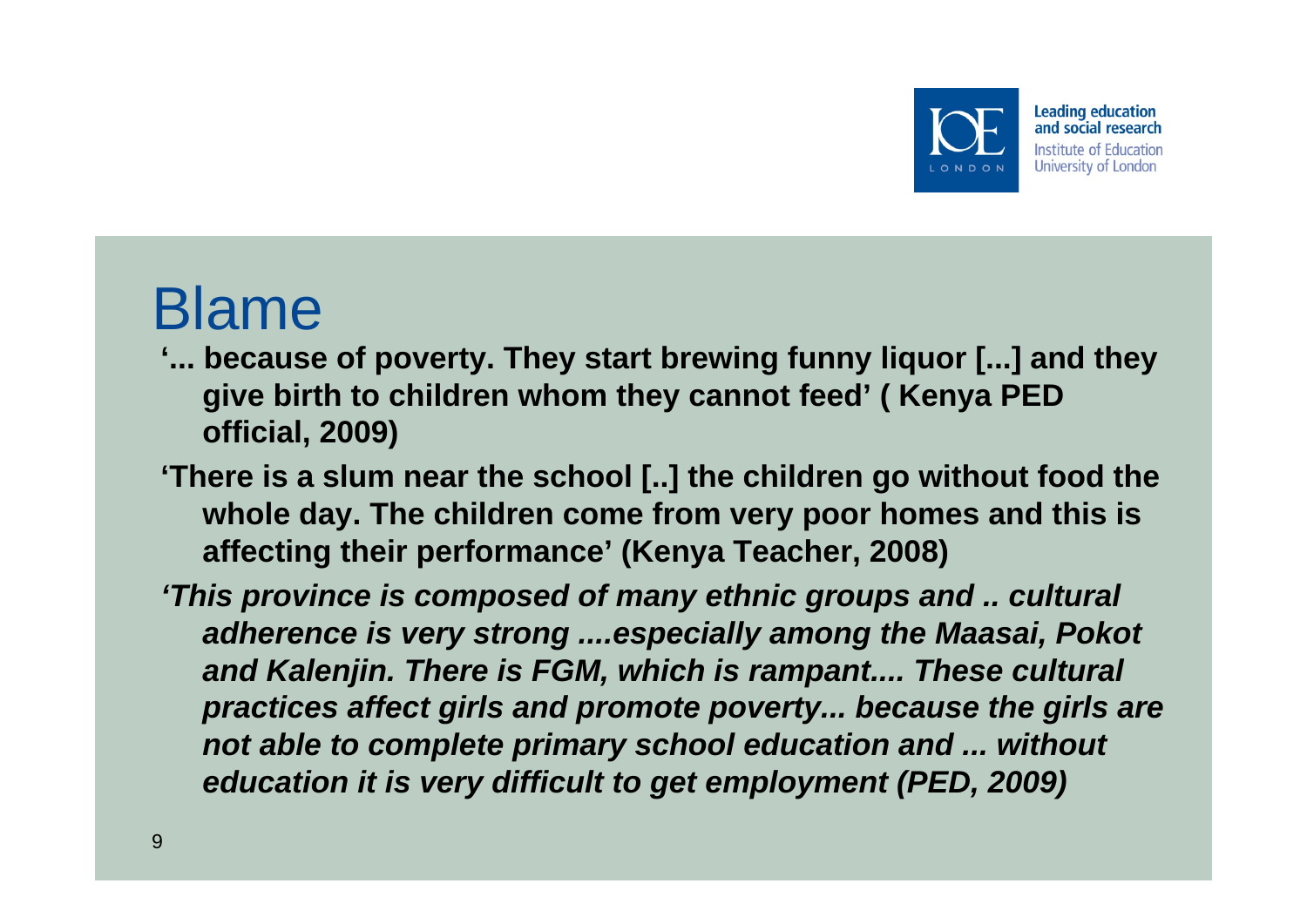

# EMIS and its limits: gender relations remain unmeasured

- **The UNESCO GMR Deprivation & Marginalisation index using national data**
- **The TEGINT Gender profile using school data for weighted profiles of gender parity in enrolment, attendance, progression and attainment**
- **The TEGINT gender management profile how proactive are SMCs in promoting gender equality?**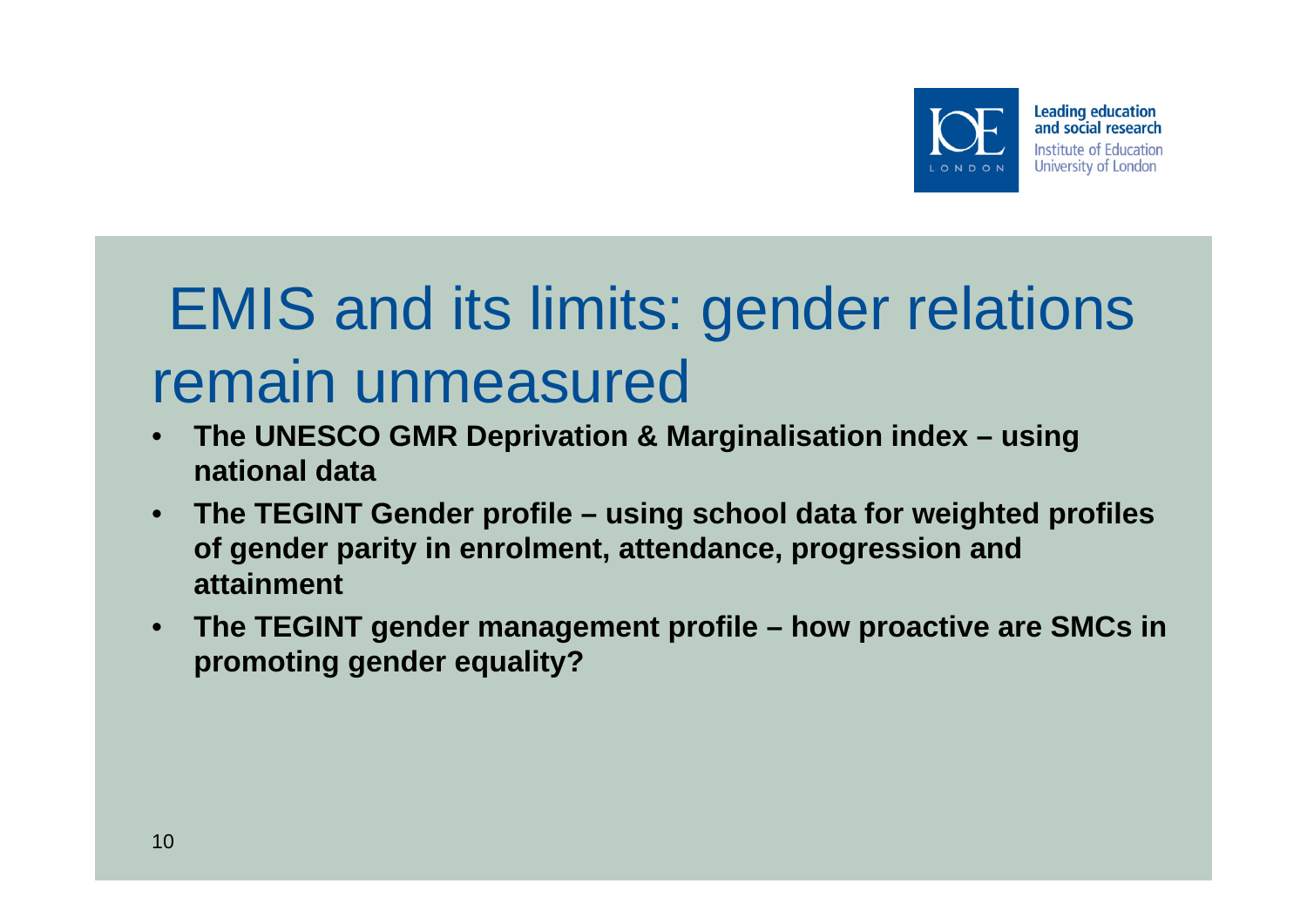

# Going beyond administrative data

• **Girls in Nigeria and Tanzania claim some rights more confidently in schools with higher gender profiles** 

|                       | <b>Tanzania</b><br>below av.<br><b>GP</b> | <b>Tanzania</b><br>above av.<br><b>GP</b> | <b>Nigeria</b><br>below av.<br><b>GP</b> | <b>Nigeria</b><br>above av<br><b>GP</b> |
|-----------------------|-------------------------------------------|-------------------------------------------|------------------------------------------|-----------------------------------------|
| Lack of<br>facilities | 12 <sup>°</sup>                           | 31                                        | 27                                       | 38                                      |
| Pregnancy             | -41                                       | 69                                        | 30                                       | 36                                      |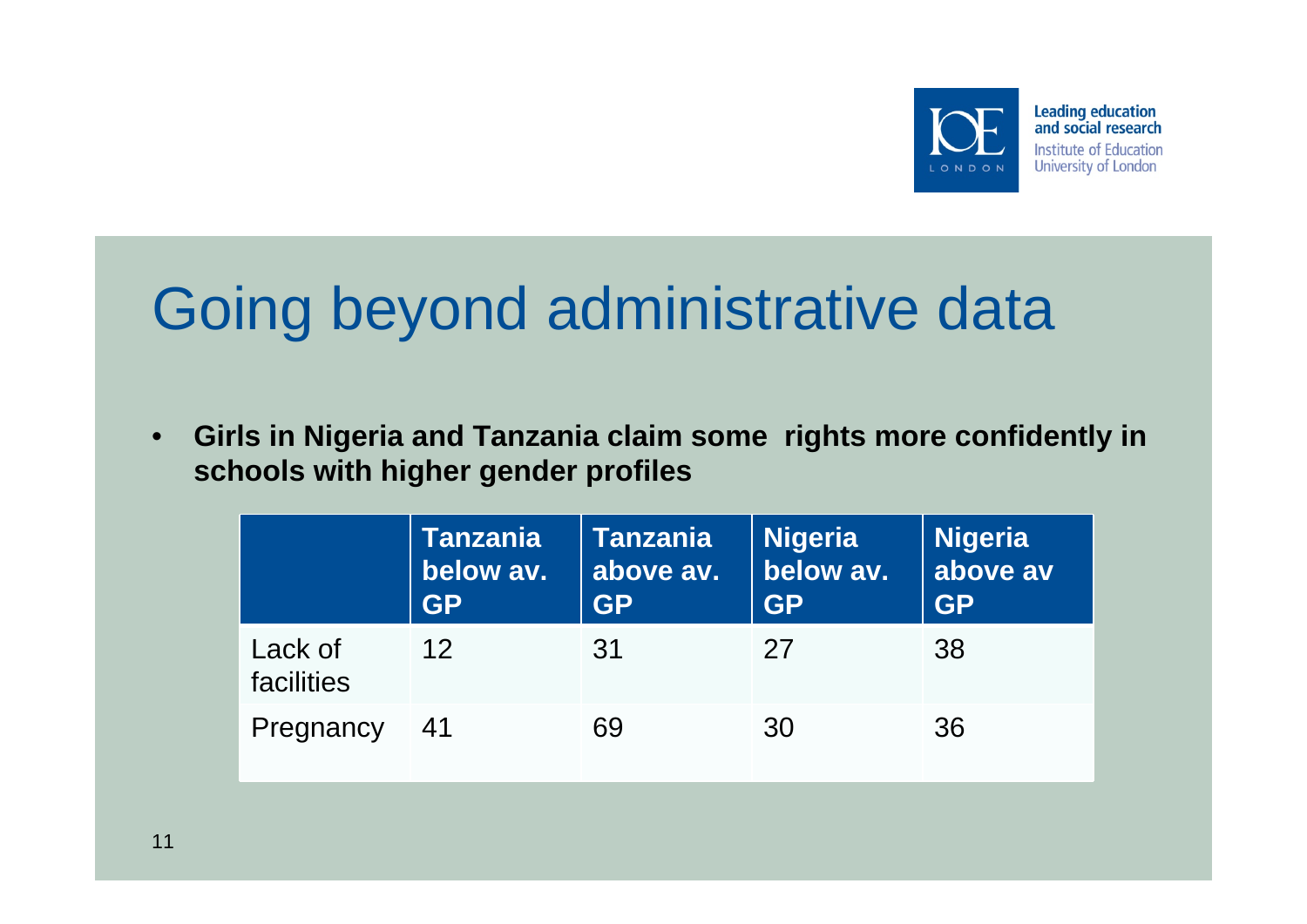

## Get things done; but how much reflection and analysis?

- **Girls' clubs**
- **Women in management**
- **Women teachers**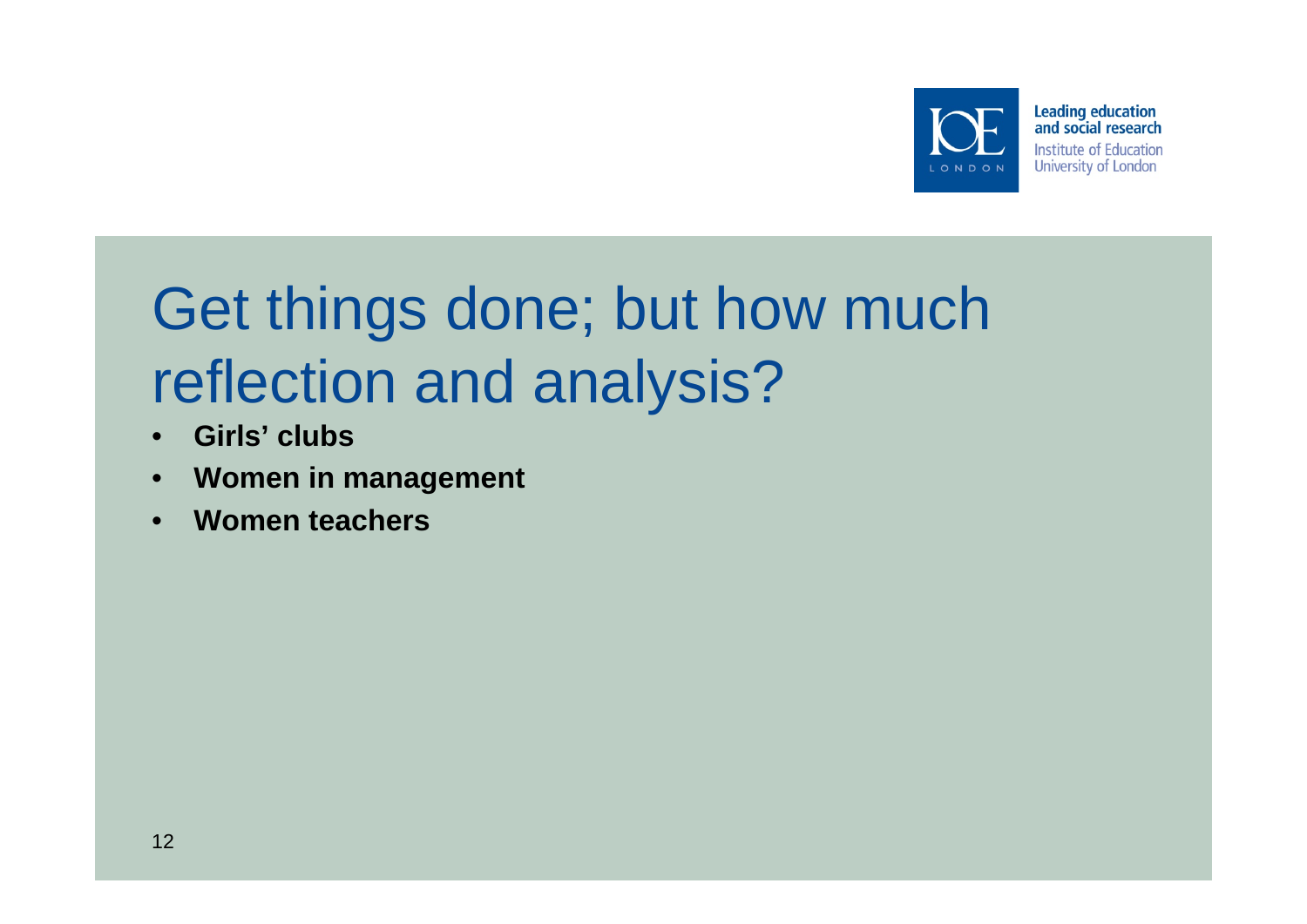

Leading education<br>and social research **Institute of Education** University of London

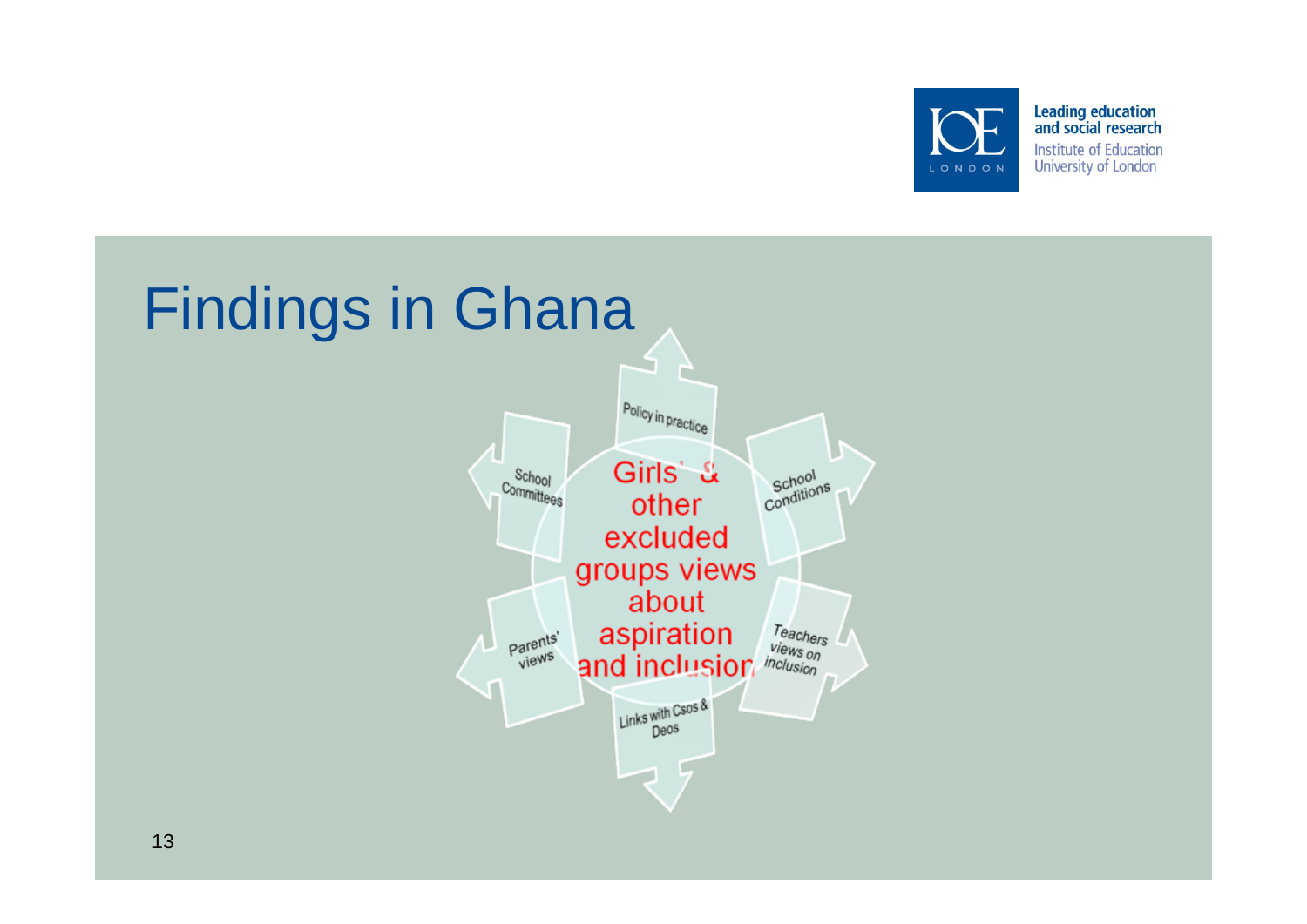



## The complexity of local activism

• **High gender management profiles translate into better gender profiles in Tanzania but not Nigeria**

|                             | <b>Tanzania</b><br>Above av.<br><b>GP</b> | <b>Tanzania</b><br><b>Below av.</b><br><b>GP</b> | <b>Nigeria</b><br>above av.<br><b>GP</b> | <b>Nigeria</b><br>below av<br><b>GP</b> |
|-----------------------------|-------------------------------------------|--------------------------------------------------|------------------------------------------|-----------------------------------------|
| Low<br>Gender<br>man score  | $12 \overline{ }$                         | 35                                               | 33                                       | 29                                      |
| High<br>gender<br>man score | 41                                        | 24                                               | 38                                       | 43                                      |